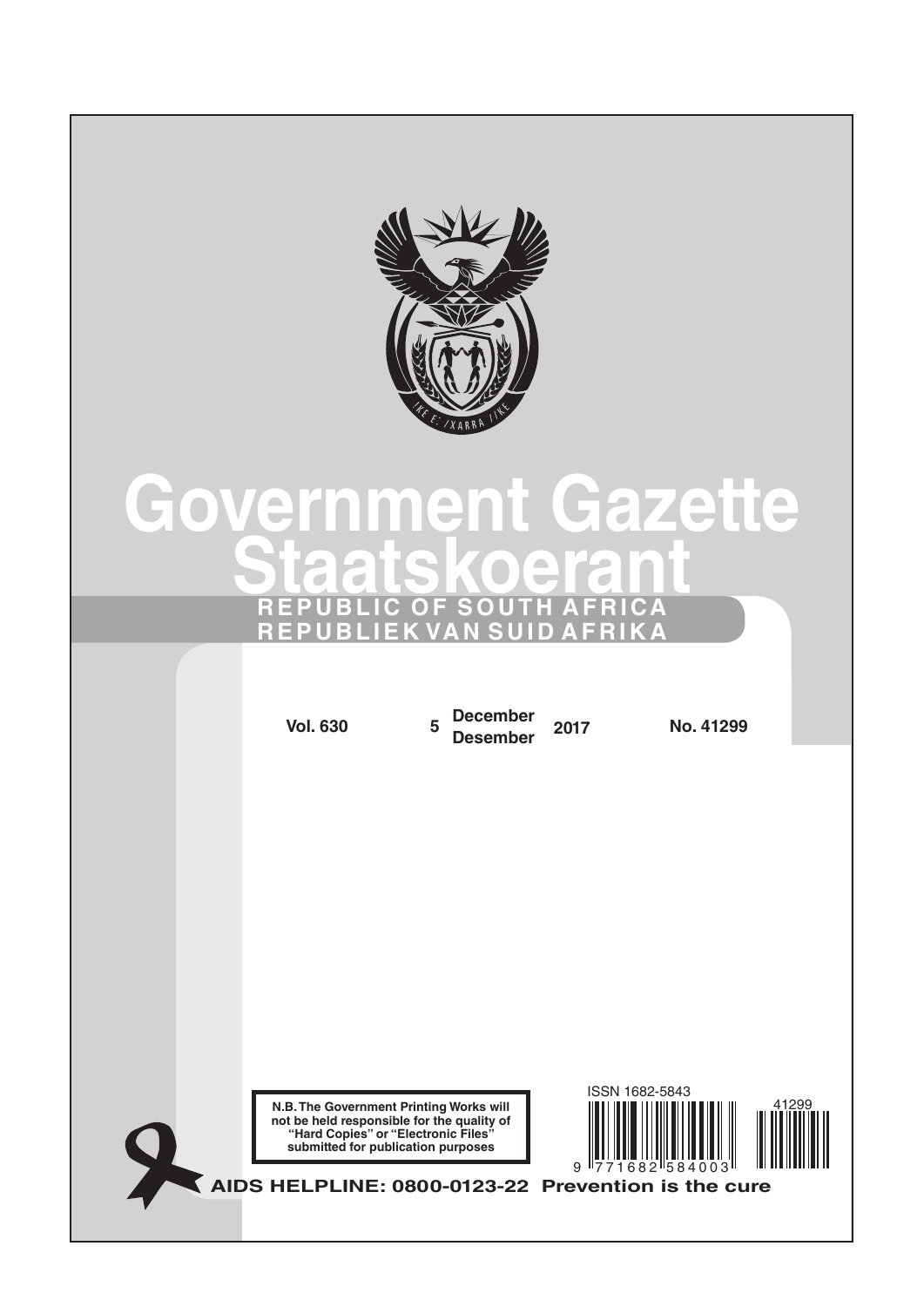This gazette is also available free online at **www.gpwonline.co.za**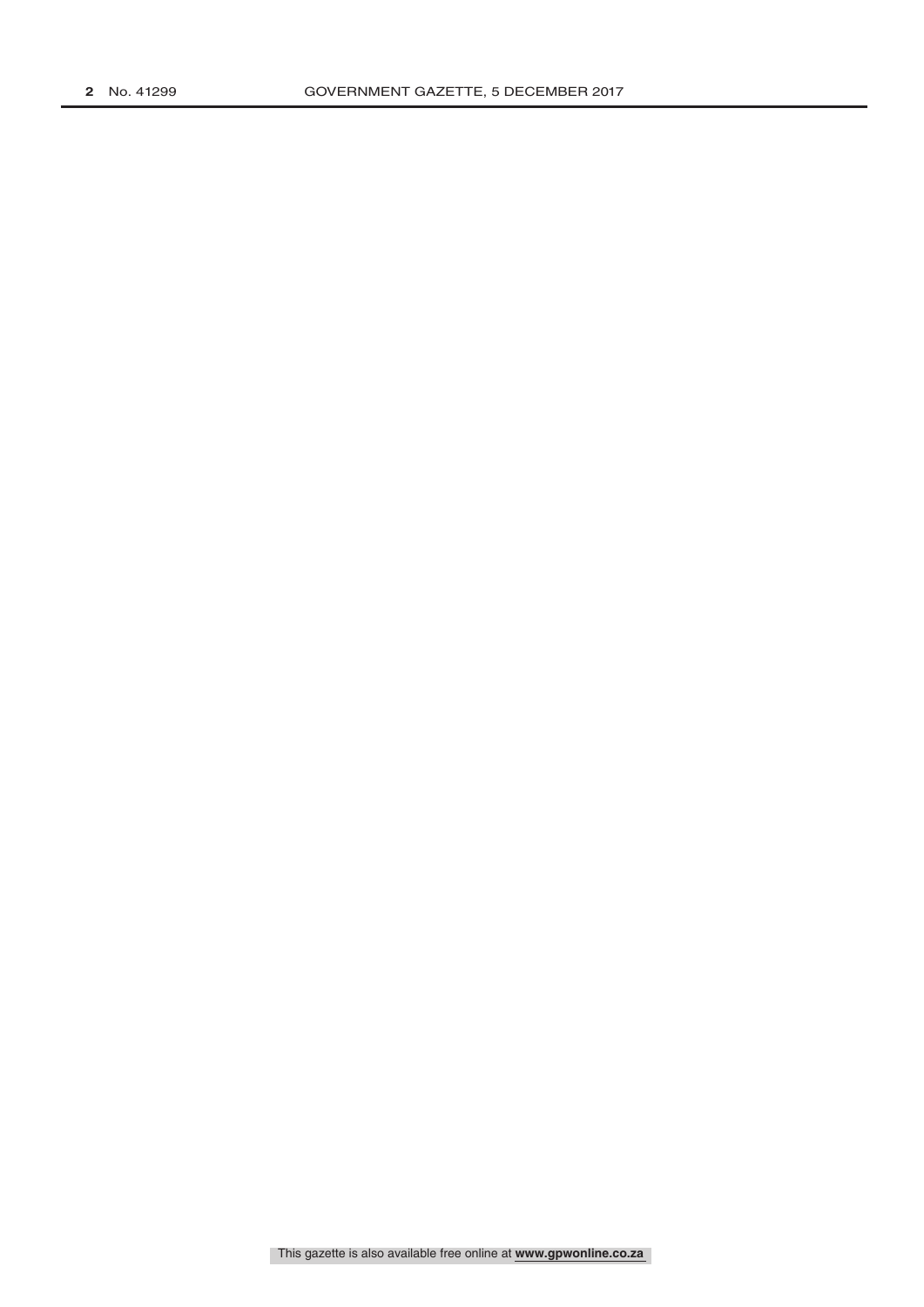### **IMPORTANT NOTICE:**

**The GovernmenT PrinTinG Works Will noT be held resPonsible for any errors ThaT miGhT occur due To The submission of incomPleTe / incorrecT / illeGible coPy.**

**no fuTure queries Will be handled in connecTion WiTh The above.**

#### **Contents**

|     |                                                                                                          | Gazette | Page |
|-----|----------------------------------------------------------------------------------------------------------|---------|------|
| No. |                                                                                                          | No.     | No.  |
|     | <b>GENERAL NOTICES • ALGEMENE KENNISGEWINGS</b>                                                          |         |      |
|     | Health, Department of/ Gesondheid, Departement van                                                       |         |      |
| 943 | Medical Schemes Act (131/1998): Notice of Undesirable Business Practice : Voting and Electoral practices | 41299   | 4    |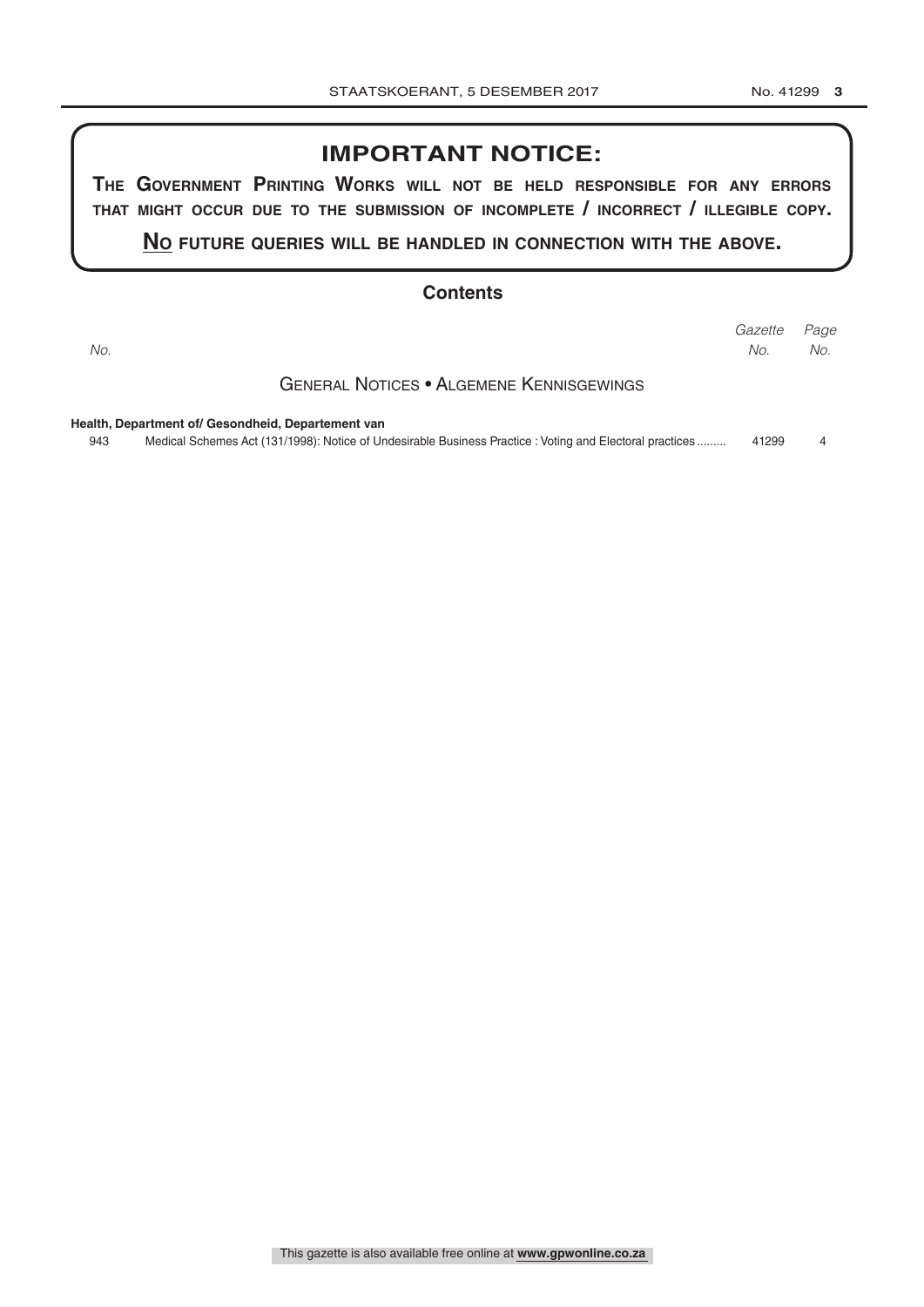## General Notices • Algemene Kennisgewings

#### **DEPARTMENT OF HEALTH**

#### **NOTICE 943 OF 2017**

#### NOTICE OF DECLARATION OF UNDESIRABLE BUSINESS PRACTICE IN TERMS OF SECTION 7 OF THE FINANCIAL INSTITUTIONS (PROTECTION OF FUNDS) ACT, 2001 (ACT NO. 28 OF 2001) AS READ WITH SECTION 61(1) OF THE MEDICAL SCCHEMES ACT, 1998 (ACT NO. 131 OF 1998) COUNCIL FOR MEDICAL SCHEMES MEDICAL SCHEMES ACT, 1998 FINANCIAL INSTITUTIONS (PROTECTION OF FUNDS) ACT, 2001

In terms of section 7 of the Financial Institutions (Protection of Funds) Act, 2001 as read with section 61 of the Medical Schemes Act, 1998, the Registrar of Medical Schemes after consultation with the Council for Medical Schemes, and with the concurrence of the Council for Medical Schemes and the Minister of Health, declares that it is an irregular or undesirable practice for:

- $\mathbf{I}$ An employee, director, officer, consultant, associate of a person who renders contractual, administrative or intermediary services to a medical scheme including an administrator, or managed healthcare organisation of the m holding company, subsidiary, joint venture or associate of any of those service providers, to:
	- $1.1$ Approach and or persuade any person to stand as a candidate for election to be a member of the board of trustees of the relevant medical scheme.
	- 1.2 Canvass for proxies or to obtain proxies for use in voting for any particular person who stands as a candidate for election to be a member of the board of trustees of the relevant medical scheme.
	- 1.3 Use -for the purposes of bringing about the election or the appointment of any particular person into becoming a member of the board of trustees of the medical scheme- of personal information of members in the possessi service provider.
	- $14$ Fund or organise the election of candidates for membership of the board of trustees of a medical scheme or to campaign for the election of any particular representative of members to the board of trustees of the relevant m
- $\overline{2}$ A person who renders -contractual, administrative or intermediary- services to a medical scheme including an administrator, or managed healthcare organisation or any employee, director, officer, consultant or contractor of a person who renders such services, to:
	- 2.1 approach any person to nominate a candidate for the purposes of appointment or election, or
	- $2.2$ to procure proxies for use in favour of any nominated person for the purposes of bringing<br>about the appointment or election of such nominated person as a members'<br>representative on the board of trustees of the medical sche
- 3 A medical scheme or any employee, director, officer, consultant or contractor of a medical scheme, to:
	- 3.1 approach any employee of a medical scheme in order to nominate a candidate for the purpose of appointment or election, or
	- $3.2$ to procure proxies for use to vote in favour of any employee of a medical scheme for the purposes of bringing about the election or appointment of an employee of the medical scheme concerned.
- 4 Any person who renders -contractual, administrative or intermediary- services to instruct or medical scheme, or to instruct or influence his employees to vote for a particular person to be a<br>member of the board of trustees of any medical scheme.

Note: The above practices do not apply to election practices required or permitted by the rules of the medical scheme concerned.

Anorconão

**DR SIPHO KABANE ACTING CHIEF EXECUTIVE & REGISTRAR COUNCIL FOR MEDICAL SCHEMES**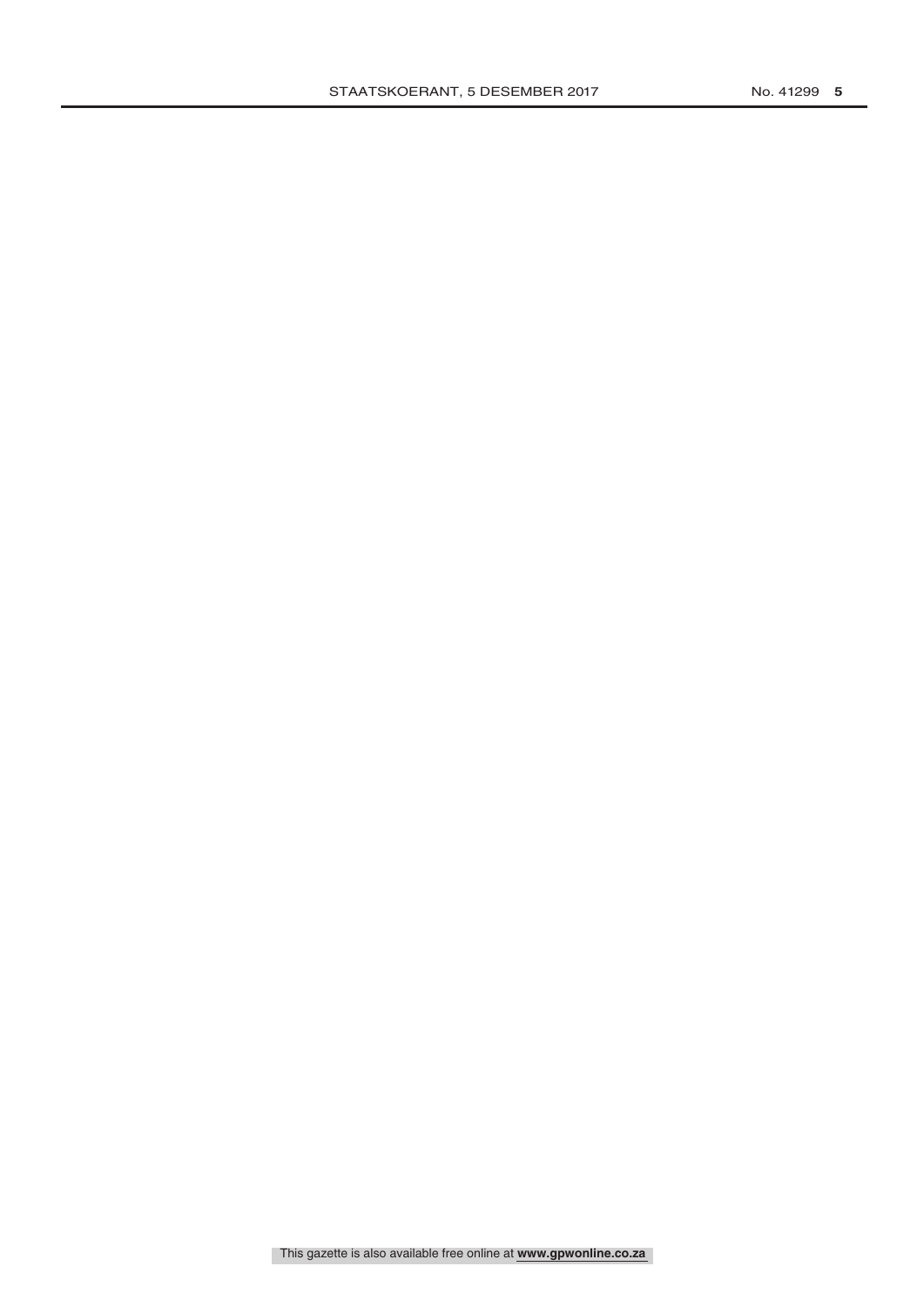This gazette is also available free online at **www.gpwonline.co.za**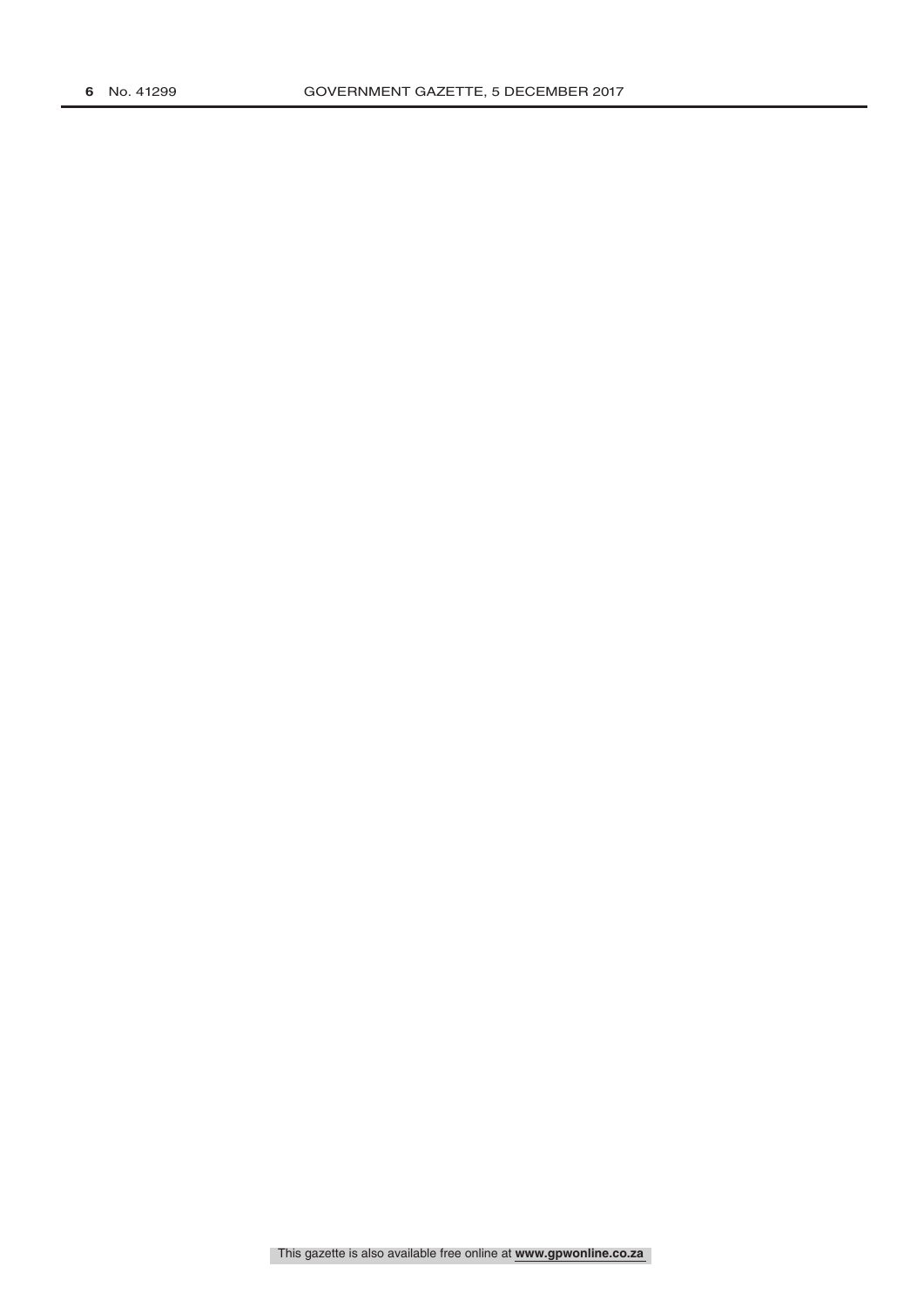# *Warning!!!*

# **To all** *suppliers and potential suppliers* **of goods to the Government Printing Works**

The Government Printing Works would like to warn members of the public against an organised syndicate(s) scamming unsuspecting members of the public and claiming to act on behalf of the Government Printing Works.

One of the ways in which the syndicate operates is by requesting quotations for various goods and services on a quotation form with the logo of the Government Printing Works. Once the official order is placed the syndicate requesting upfront payment before delivery will take place. Once the upfront payment is done the syndicate do not deliver the goods and service provider then expect payment from Government Printing Works.

Government Printing Works condemns such illegal activities and encourages service providers to confirm the legitimacy of purchase orders with GPW SCM, prior to processing and delivery of goods.

To confirm the legitimacy of purchase orders, please contact:

Renny Chetty (012) 748-6375 (Renny.Chetty@gpw.gov.za),

Anna-Marie du Toit (012) 748-6292 (Anna-Marie.DuToit@gpw.gov.za) and

Siraj Rizvi (012) 748-6380 (Siraj. Rizvi@gpw.gov.za)